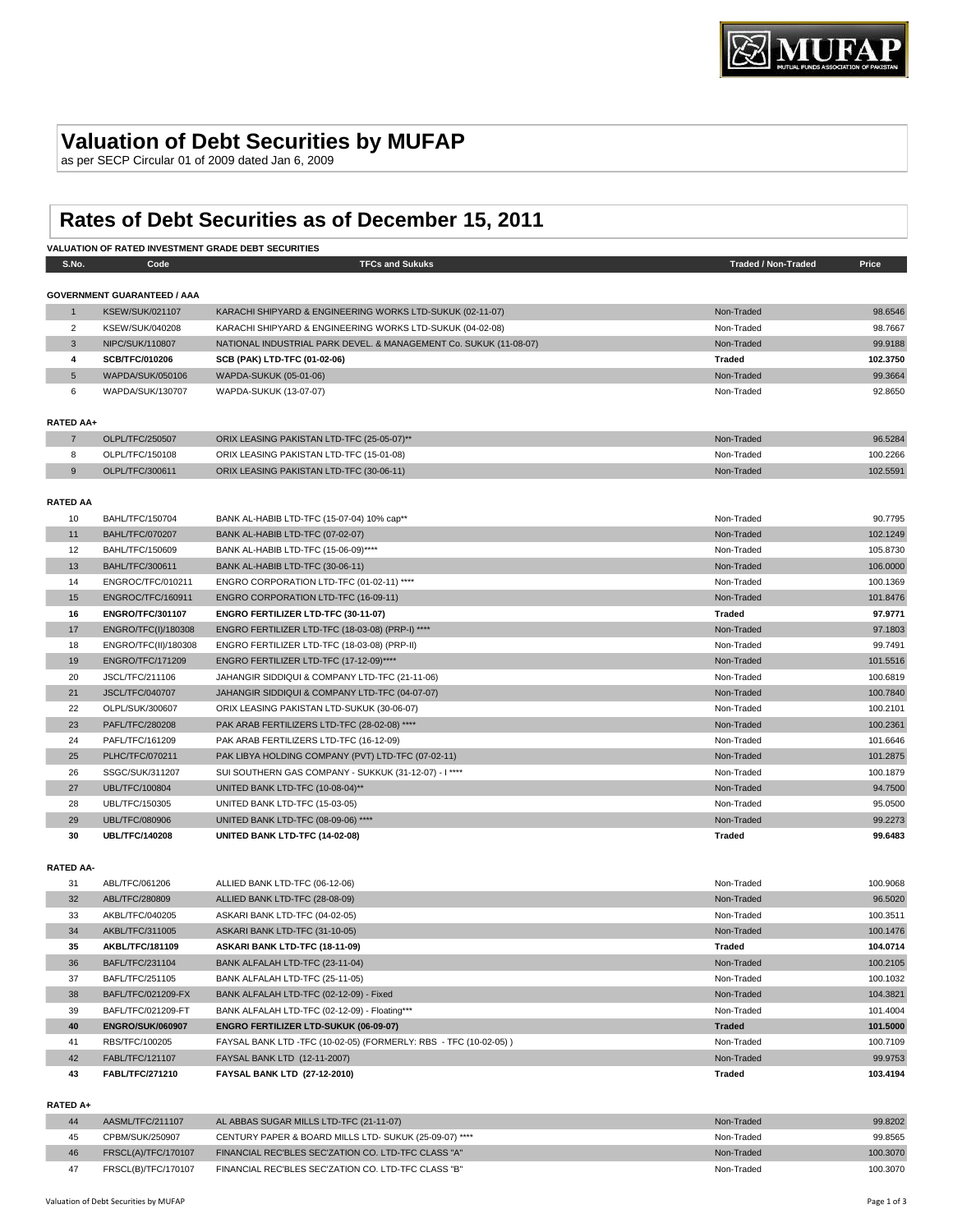

| 48 | <b>JDWS/TFC/230608</b> | JDW SUGAR MILLS LTD. TFC (23-06-08)              | Non-Traded    | 99.3033  |
|----|------------------------|--------------------------------------------------|---------------|----------|
| 49 | KASBS/TFC/270607       | KASB SECURITIES LTD- TFC (27-06-07)              | Non-Traded    | 100.1656 |
| 50 | <b>NIB/TFC/050308</b>  | <b>NIB BANK LTD-TFC (05-03-08)</b>               | <b>Traded</b> | 98.0050  |
| 51 | PMCL/TFC/310506        | PAKISTAN MOBILE COMMUNICATION LTD-TFC (31-05-06) | Non-Traded    | 100.9801 |
| 52 | <b>PMCL/TFC/281008</b> | PAKISTAN MOBILE COMMUNICATION LTD-TFC (28-10-08) | <b>Traded</b> | 98.3568  |
| 53 | SCIL/SUK/020108        | SITARA CHEMICALS LTD - SUKUK - III (02-01-08)    | Non-Traded    | 99.7274  |
| 54 | SNBL/TFC/050505        | SONERI BANK LTD-TFC (05-05-05)                   | Non-Traded    | 99.9487  |
|    |                        |                                                  |               |          |
|    |                        |                                                  |               |          |

#### **RATED A**

| 55 | EBL/SUK/080908   | EDEN BUILDERS LTD.- SUKUK (08-09-08)                      | Non-Traded | 99.3028 |
|----|------------------|-----------------------------------------------------------|------------|---------|
| 56 | HBFC/SUK/080508  | HOUSE BUILDING FINANCE CORPORATION LTD - SUKUK (08-05-08) | Non-Traded | 97.6842 |
| 57 | JDWS/SUK/190608  | JDW SUGAR MILLS LTD. SUKUK (19-06-08)                     | Non-Traded | 98.2157 |
| 58 | OPTI/TFC/101007  | OPTIMUS LTD - TFC (10-10-07) ****                         | Non-Traded | 84.2500 |
| 59 | SMMTB/TFC/271011 | SUMMIT BANK LTD - TFC (27-10-11)                          | Non-Traded | 99.3382 |

# **RATED A-**

| 60 | AVH/TFC/300409 | AVARI HOTELS-TFC (30-04-09)                | -Trade<br>Non- | 96.6799 |
|----|----------------|--------------------------------------------|----------------|---------|
|    | /SUK/270907    | SHAHMURAD SUGAR MILLS LTD-SUKUK (27-09-07) | Non-Trade      | 99.5821 |

### **RATED BBB+**

| 62 | PEL/SUK/280907  | PEL-SUKUK (28-09-07)                      | Non-Traded | 93.1320 |
|----|-----------------|-------------------------------------------|------------|---------|
| 63 | PEL/SUK/310308  | PEL-SUKUK (31-03-08)                      | Non-Traded | 92.5508 |
| 64 | QTML/SUK/260908 | QUETTA TEXTILE MILLS LTD-SUKUK (26-09-08) | Non-Traded | 93.0232 |
|    |                 |                                           |            |         |

# **RATED BBB**

| 65<br>$\sim$ $\sim$ | $-C/040708$<br>'RIBI<br>. | TRUST INVESTMENT BANK LTD-TFC (04-07-08)<br>the contract of the contract of the contract of the contract of the contract of the contract of the contract of | Non-Tradeo | 96.4070<br>. |
|---------------------|---------------------------|-------------------------------------------------------------------------------------------------------------------------------------------------------------|------------|--------------|
| $\sim$              |                           | WORLDCALL TELECOM LTD-TFC (07-10-08)                                                                                                                        | Tradeo     | 86.9981      |

## **RATED BBB-**

----------------------N/A-----------------------------

### **VALUATION OF RATED NON-INVESTMENT GRADE DEBT SECURITIES**

| S.No. | Code             | <b>TFCs and Sukuks</b>                         | Traded / Non-Traded | <b>Price</b> |
|-------|------------------|------------------------------------------------|---------------------|--------------|
|       | AZLC/TFC/050907  | ALZAMIN LEASING CORPORATION LTD-TFC (05-09-07) | Non-Traded          | 75,0000      |
|       | BRRGM/TFC/070708 | BRR GUARDIAN MODARABA (07-07-08)               | Non-Traded          | 75,0000      |
| $3*$  | EIBL/TFC/150307  | ESCORTS INVESTMENT BANK LTD-TFC (15-03-07)     | Non-Traded          | 73.7356      |
|       | MLFC/SUK/310310  | MAPLE LEAF SUKUK-(31-03-10)                    | Non-Traded          | 70.4059      |

## **VALUATION OF NON-RATED INVESTMENT GRADE DEBT SECURITIES**

| S.No. | Code            | <b>TFCs and Sukuks</b>             | <b>Traded / Non-Traded</b> | <b>Price</b> |
|-------|-----------------|------------------------------------|----------------------------|--------------|
|       | DAWH/SUK/180907 | DAWOOD HERCULES-SUKUK (18-09-07)   | Non-Traded                 | 100.4205     |
|       | SEL/SUK/160707  | SITARA ENERGY LTD-SUKUK (16-07-07) | Non-Traded                 | 99.9714      |

### **VALUATION OF NON-RATED DEBT SECURITIES**

| S.No. | Code                   | <b>TFCs and Sukuks</b>                                  | Traded / Non-Traded | Price   |
|-------|------------------------|---------------------------------------------------------|---------------------|---------|
|       | JCL/TFC/101106         | JAVEDAN CEMENT LTD-TFC (10-11-06)                       | Non-Traded          | 75,0000 |
| $2^*$ | <b>KCCL/SUK/131207</b> | KOHAT CEMENT-SUKKUK (20-12-07)                          | Non-Traded          | 66.8024 |
| $2*$  | SLCL/TFC/280306        | SECURITY LEASING CORPORATION LTD-PPTFC (28-03-06)       | Non-Traded          | 70.3280 |
| $4^*$ | SLCL/SUK/010607        | SECURITY LEASING CORPORATION LTD-SUKKUK (01-06-07) - I  | Non-Traded          | 70.6825 |
| E*    | SLCL/SUK/190907        | SECURITY LEASING CORPORATION LTD-SUKKUK (19-09-07) - II | Non-Traded          | 70.6825 |

### **VALUATION OF NON-PERFORMING DEBT SECURITIES**

| S.No.          | Code                  | <b>TFCs and Sukuks</b>                       | <b>Non-Performing Since</b> | <b>Traded / Non-Traded</b> | Price      |
|----------------|-----------------------|----------------------------------------------|-----------------------------|----------------------------|------------|
|                | PAFL/TFC/291107       | AGRITECH LTD-TFC (29-11-07)                  | 14-Jun-2010                 | Non-Traded                 | A/C to NPA |
| 2              | PAFL/TFC/140108       | AGRITECH LTD-TFC (14-01-08)                  | 02-Aug-2010                 | Non-Traded                 | A/C to NPA |
| 3              | PAFL/SUK/060808       | AGRITECH LTD-SUKUK (06-08-08)                | 23-Aug-2010                 | Non-Traded                 | A/C to NPA |
| 4              | PAFL/TFC/011208       | AGRITECH LTD-TFC (01-12-08)                  | 16-Jun-2010                 | Non-Traded                 | A/C to NPA |
| 5              | AAHL/TFC/230806       | AL ABBAS HOLDINGS (PVT) LTD-TFC (23-08-06)   | 07-Sep-2010                 | Non-Traded                 | A/C to NPA |
| 6              | AZLM/TFC/120508       | AL-ZAMIN LEASING MODARABA LTD-TFC (12-05-08) | 26-Aug-2010                 | Non-Traded                 | A/C to NPA |
| $\overline{7}$ | AML/SUK/120108        | AMTEX LTD.-SUKUK (21-01-08)                  | 06-Jan-2011                 | Non-Traded                 | A/C to NPA |
| 8              | ATML/SUK/150408       | ARZOO TEXTILE MILLS LTD-SUKUK (15-04-08)     | 02-Jan-2010                 | Non-Traded                 | A/C to NPA |
| 9              | ANL/TFC/200905        | AZGARD NINE LTD- TFC (20-09-05)              | 19-May-2010                 | Non-Traded                 | A/C to NPA |
| 10             | ANL/TFC/041207        | AZGARD NINE LTD- TFC (04-12-07) PP           | 21-Jun-2010                 | Non-Traded                 | A/C to NPA |
| 11             | <b>BNL/TFC/301108</b> | BUNNY'S LTD. - TFC (30-11-08)                | 15-Jun-2011                 | Non-Traded                 | A/C to NPA |
| 12             | DCL/TFC/              | <b>DEWAN CEMENT LTD</b>                      | 09-Jan-2009                 | Non-Traded                 | A/C to NPA |
| 13             | <b>EHL/SUK/311207</b> | EDEN HOUSING LTD.- SUKUK (31-12-07)          | 21-Jan-2010                 | Non-Traded                 | A/C to NPA |